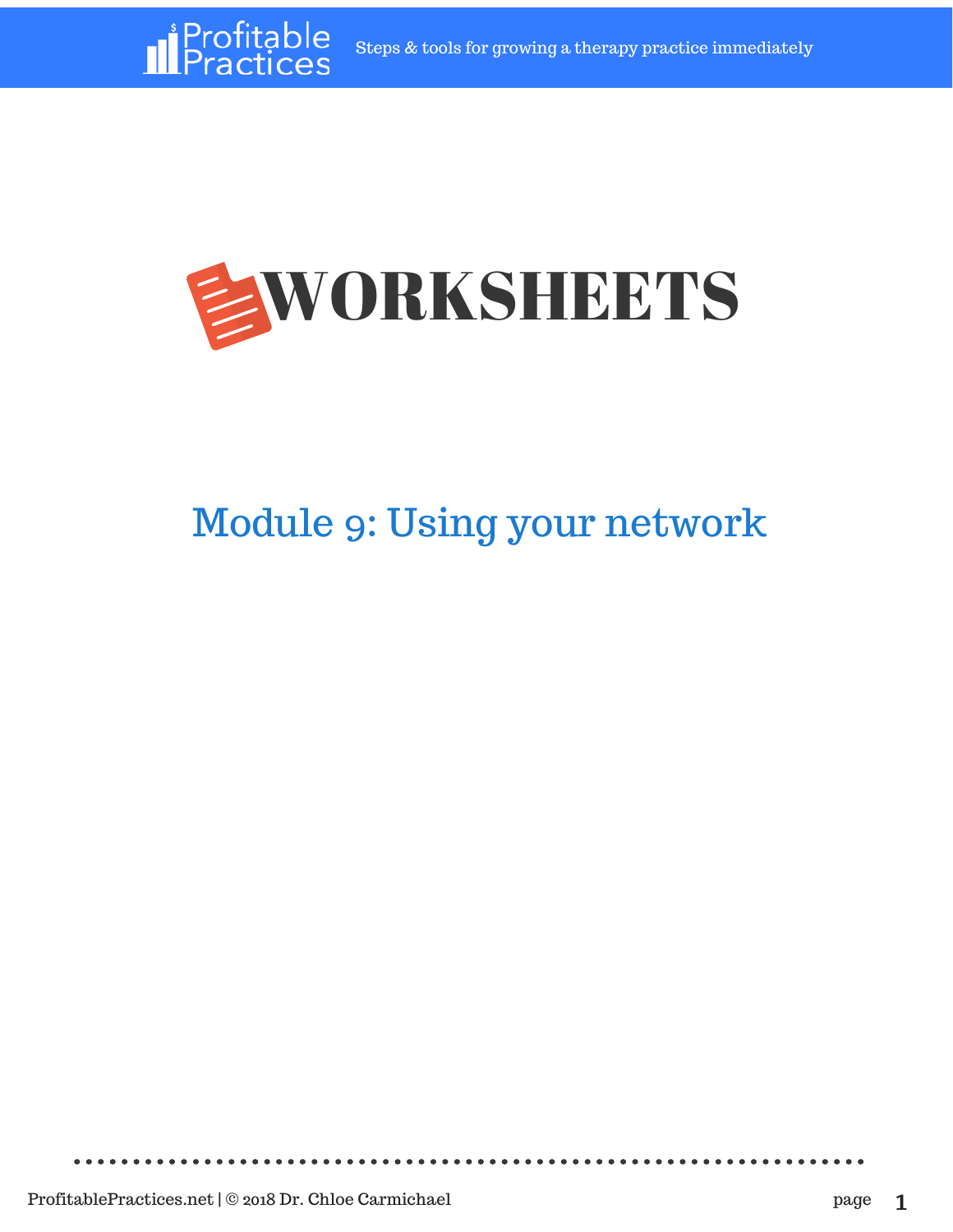## 1) What is your name?

2) List below any alumni organizations, professional organizations, medical offices, or any other group where you could offer to do a presentation. Any organization or business where you have nearly any sort of relationship is fair game--- be creative! Doing a presentation on beauty from the inside out at your favorite hair salon; or tips on exercise motivation at your health club are good possibilities!

3) Have you made a list of all the places where you would like to present, and organized it so that you easily know the receptionist's name whenever you call back periodically to check? Have you asked those places if they have a newsletter or members' guide where you can be listed? If not, why?

4) Brainstorm a list of presentations you'd like to give. Sometimes thinking of the topic first helps to stimulate ideas on the right audience.